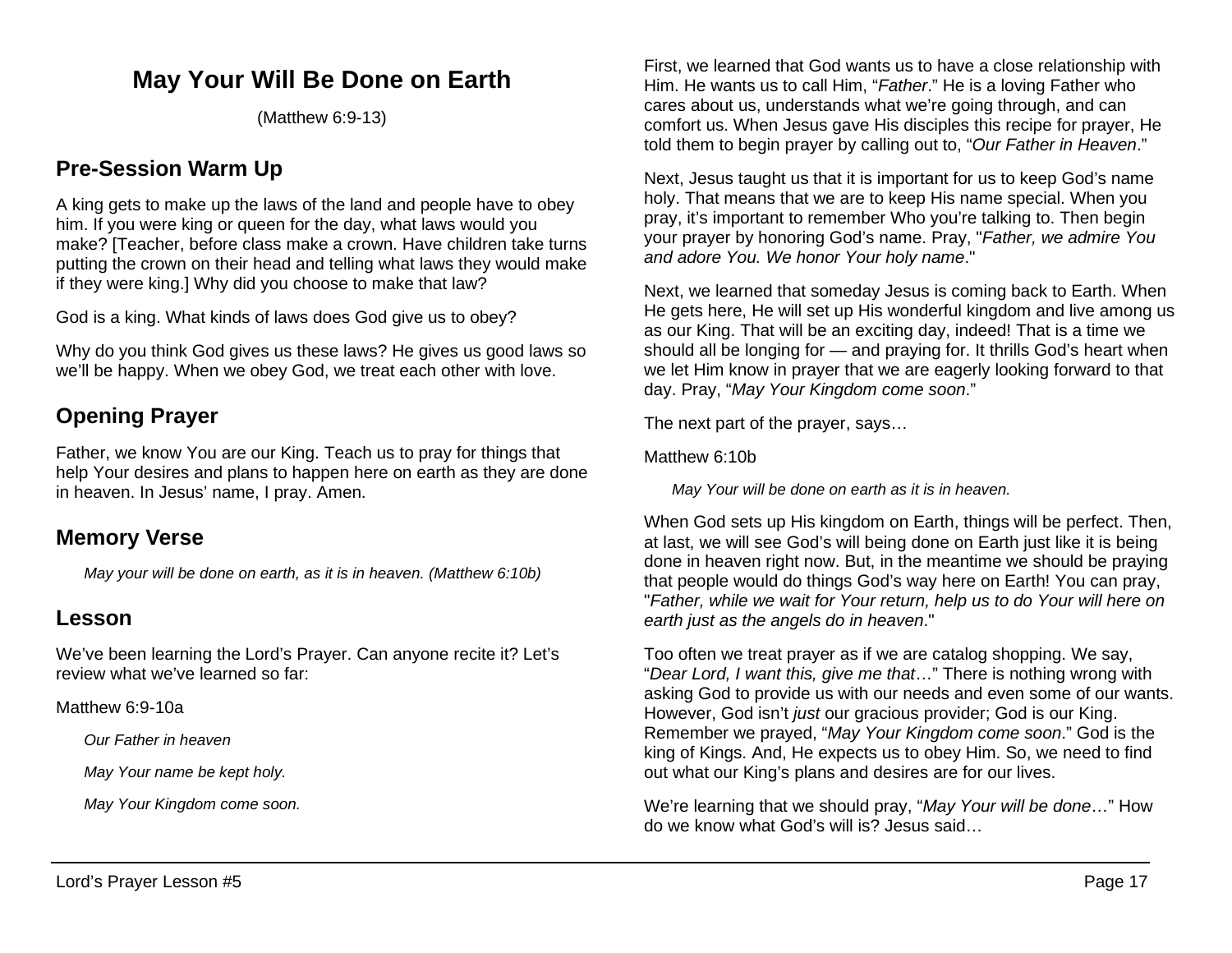*For I have come down from heaven to do the will of God who sent me, not to do my own will. (39) And this is the will of God, that I should not lose even one of all those he has given me, but that I should raise them up at the last day. (40) For it is my Father's will that all who see his Son and believe in him should have eternal life. I will raise them up at the last day.*

God's desire is that all people everywhere would come to the knowledge of what Jesus did on the cross. So, our job here on Earth is to tell everyone everywhere about Jesus. That means that our prayers should be all about making sure that every person that we come in contact with gets a glimpse of Jesus. We should pray that every thought we have, every word we speak and everything that we do brings His name honor and glory.

Pray that God will help you love others. Pray that others will come to know Jesus personally as their Lord and Savior. Pray that God will help you tell your friends about Him.

Here's another verse that tells us what God's will is:

1 Thessalonians 5:18

*Be thankful in all circumstances, for this is God's will for you who belong to Christ Jesus.*

God wants us to be thankful in all things. Another way to say this is: "*In everything give thanks*." That means even when the bad stuff happens! Even when you get sick or when someone is mean to you. God loves it when we are filled with thankfulness. That's a sign that His Spirit is living in you. God wants all the fruit of His Spirit to develop in your life. That is His will. Why? Because He wants everyone to get to know Who He is. When people see that you are full of love, joy, peace, patience, kindness, and so forth, they'll see Jesus living in your life.

God's will is that everyone comes to know Him before it's too late.

*And this world is fading away, along with everything that people crave. But anyone who does what pleases God will live forever.*

Someday, Jesus will come back and set up His kingdom here on Earth, but only those who do the will of God will live forever with Him. It's our job to make sure that everyone we meet everywhere we go has an opportunity to get to know Jesus. That is His will.

Not only is it important for us to know what God's will is, we must then do it.

#### *Remote Controlled*

How many of you have played with a remote-controlled toy? How does it know what to do? It only does what the controller tells it to do. In the same way, you and I should be like God's remote toys, *only* doing what His will is.

We're going to do a little exercise to demonstrate how important it is for us to listen to God and to do what He tells us.

I'm going to have you get into pairs and try to find a plate of treats. We'll call the plate of treats "*Heaven*." One of you will be blind folded. Your partner will guide you to "Heaven" but he or she can only answer "Yes" or "No" questions. So, if you're the one that's blindfolded, you have to ask your guide things like "*Should I go forward*?", "*Should I turn around*?", or "*Should I go left*?", and so forth. If you are the guide, you can only answer "*Yes*" or "*No*."

[Teacher, have the children pair off, and give each pair a blindfold. Once all the blindfolds are on, set out the plate of treats. Let the children switch roles. As the children are enjoying their treats, ask the following questions.]

- When you were blindfolded, was it easy or hard to follow the instructions of your guide?
- How was listening to your guide like praying to God?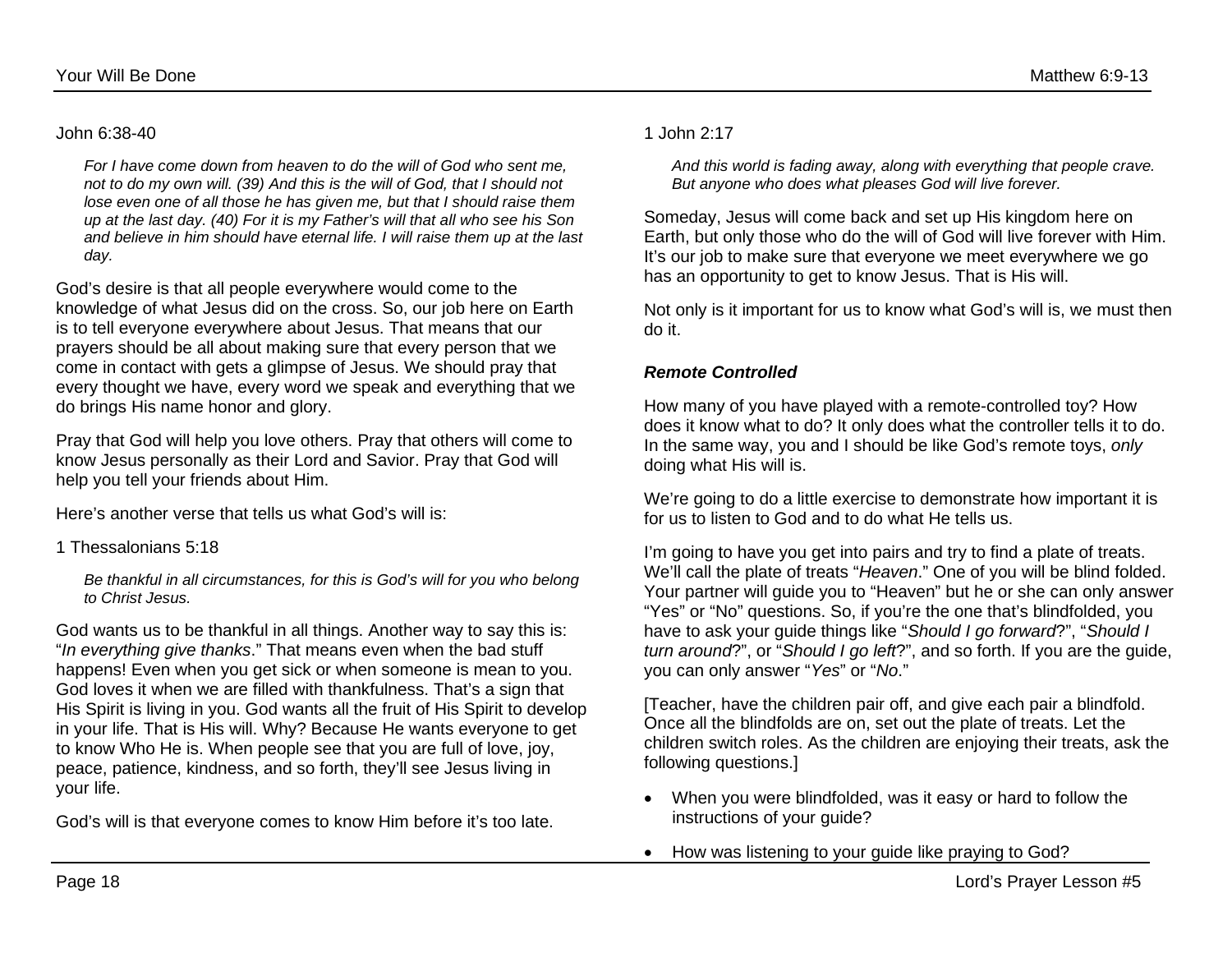• How was listening to your guide different from praying to God?

In our prayers we should ask God for direction. We should desire to know His plans and to do His will. God wants us to obey him here on Earth, the same way the angels obey Him in heaven. When we ask God to help us obey Him, He *will* answer our prayers.

One of the last things Jesus told his friends before He went back to heaven was to go out into all the world and tell everyone they met about Him. Paul and his friends knew that this was God's will. So, they set out on a great journey to tell everyone they could about what Jesus had done for us on the cross.

#### Acts 16:6-10 [Teacher, read…]

*Next Paul and Silas traveled through the area of Phrygia and Galatia, because the Holy Spirit had prevented them from preaching the word in the province of Asia at that time. (7) Then coming to the borders of Mysia, they headed north for the province of Bithynia, but again the Spirit of Jesus did not allow them to go there. (8) So instead, they went on through Mysia to the seaport of Troas. (9) That night Paul had a vision: A man from Macedonia in northern Greece was standing there, pleading with him, "Come over to Macedonia and help us!" (10) So we decided to leave for Macedonia at once, having concluded that God was calling us to preach the Good News there.*

[Teacher, help the children discover that God has a plan and a purpose and, He will let us know what it is, if we desire to trust and obey Him.]

Notice that Paul had wanted to go to Asia to tell people about Jesus. But the Holy Spirit stopped him from going there. Then he wanted to go to Bithynia. But again, the Holy Spirit stopped him. Then one night, Paul had a vision. A man from Macedonia (northern Greece) begged him to come and help them. All along, Paul knew that it was God's will for him to tell people about Jesus. God directed him, like a remote toy first by stopping him from going to certain places then by showing him in a vision where to go.

Proverbs 16:9

*We can make our plans, but the Lord determines our steps.*

God is in control of our lives. The Holy Spirit was guiding Paul and his friends as they tried to accomplish God's plans and desires.

## **Closing Prayer**

Let's imagine for a minute that everyone on Earth obeyed God in the same way that the angels obey Him in heaven. What would life be like for us? [Teacher, let the children respond.] Life on earth would be more like life in heaven if we would obey God's desires and plans, wouldn't it? Let's practice praying for God's will to be done on Earth.

[Teacher, place Skittles in a bowl. Make a chart similar to the following example that uses the colors of the candy:

- **Red**—Pray for courage to tell a friend about Jesus.
- **Blue**—Pray that God will help you be kind—even to the people who aren't kind to you.
- **Green**—Pray that God will help you remember to read your Bible every day.
- Yellow—Pray that God will help you obey your parents.]

I'm going to pass this bowl of candy around the circle. When it's your turn, close your eyes and pick out one piece of candy. Look at the chart to see what you should pray for. Everything on the chart is something that God wants for us. Pray aloud as the chart directs you, and then pass the bowl. After you pray, you can eat the candy as a reminder of how good life "tastes" when God's plans happen.

*Father, help us to want the things that You want. Help us to pray for things that matter to You. May Your desires and plans happen on earth the same way that they do in heaven. Help me to always choose to do Your will. In Jesus' name, I pray. Amen*.

The Bible tells us: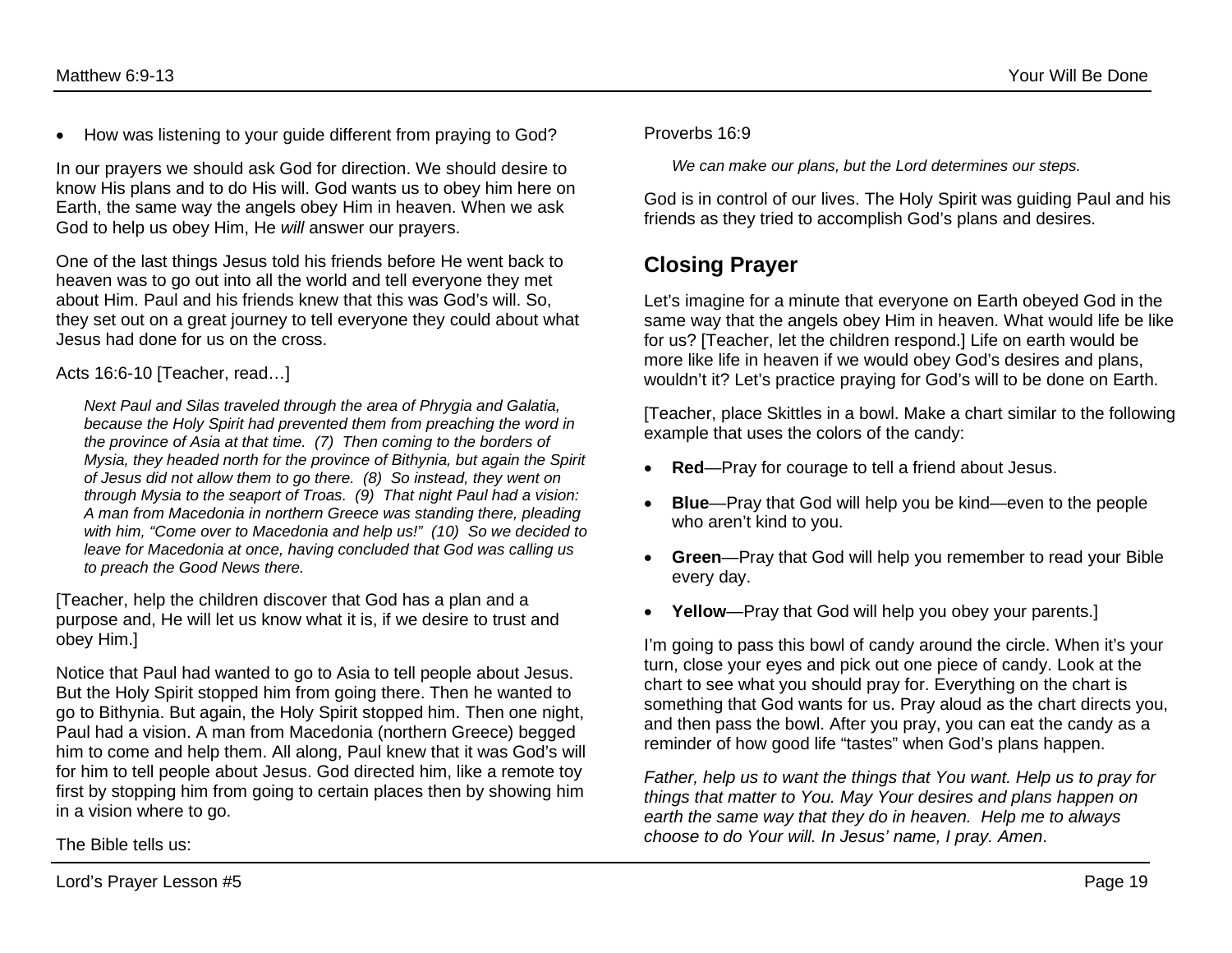## **Learning Activities**

#### **Craft Corner**

#### *Map It!*

**Materials**: Copies of the Map-It page, pens or pencils, teabags, a large bowl of warm water, and paper towels. [Note: Be sure to use pencils or ball point pens for this activity as markers or felt pens will run when the paper gets wet.]

How does a map guide us? God's desires and plans are like a map for our prayers. Write three things you know are part of God's plans on your maps. For example, you might choose "*being patient*" or "*inviting my friends to church*." These maps will remind you to pray for things that are God's will. Then watch as God answers your prayers.

Let's make our maps look like they're old. This will remind us that praying for things that God desires and plans has *always* been a good idea.

[Teacher, show the children how to wet a teabag in warm (not hot) water and squeeze the excess water out of the bag. Demonstrate how to blot the tea bag on a map to make the map look old. Allow the children to blot their maps until they look authentically weathered. Set them aside to dry. Use the paper towels to dry hands, wipe spills, and blot excess water from the maps.]

When you pray in the coming weeks, pray for the three things that you wrote on your map.

#### **Game Center**

Use the following questions in a game of your choice:

#### *Review questions:*

- 1. How can God guide us when we want help obeying His plans and desires?
- 2. What should you do when you want God's help in obeying His plans and will?
- 3. How do you know whether something is God's desire or not?
- 4. Why should God's desires and plans guide how we pray?
- 5. Does knowing that God answers us when we pray for things that he wants, change the way you pray?